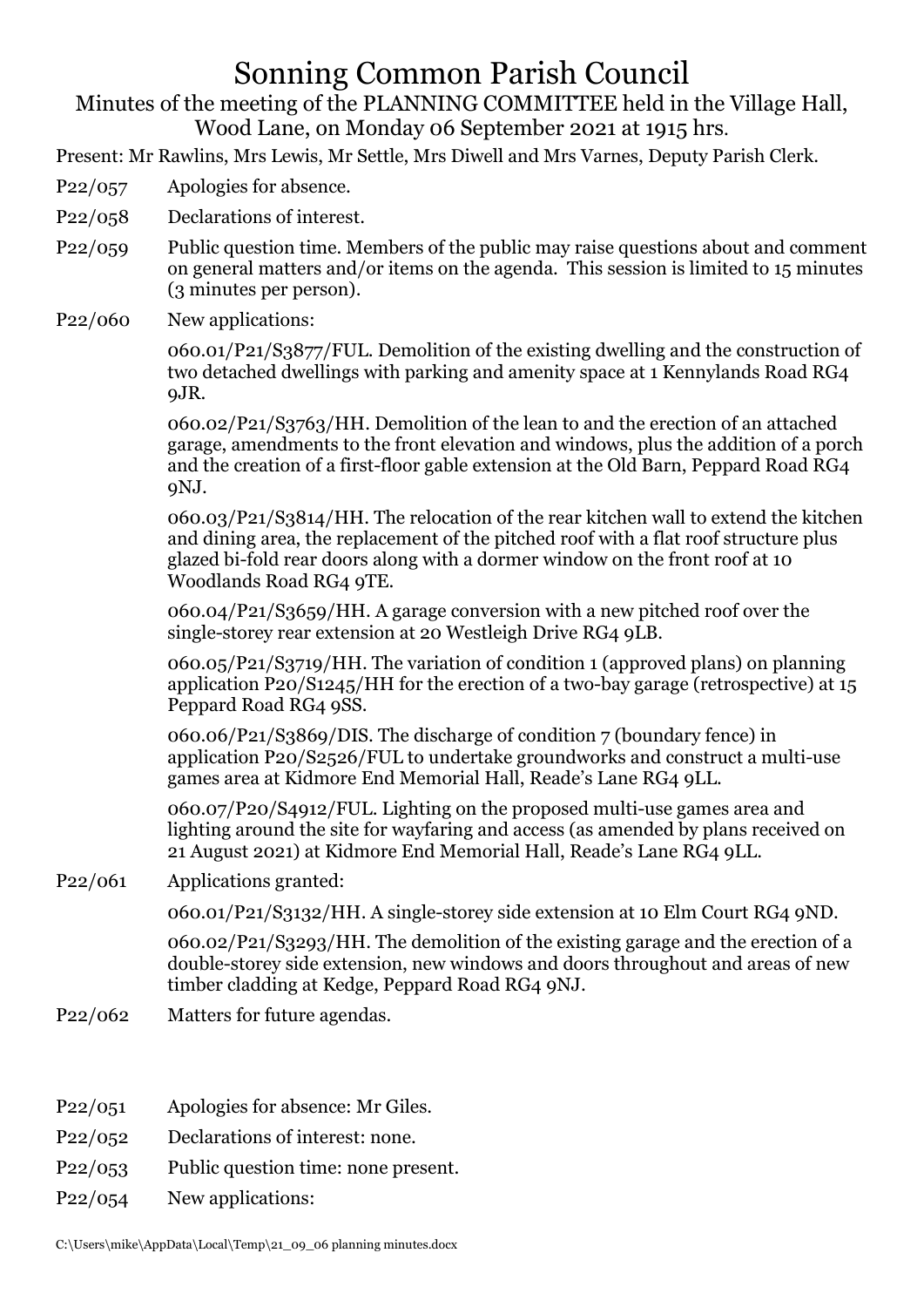054.01/P21/S3525/O. To remove the existing garages and fencing and to build a three-bedroom two-storey pitched roof house with new fencing, gates and landscaping at the rear of V K Mini Market, 26 Peppard Road RG4 9SU.

After discussion members unanimously resolved to object to this application (see letter attached).

(Mrs Diwell joined the meeting at the end of the discussion of this item).

054.02/P21/S3675/HH. To build a single-storey side extension at 6 Newfield Road RG4 9TB.

After discussion members resolved that they had no objections to the application.

054.03/P21/S3631/LDP. To build a single-storey side extension at 10 Kidmore Lane RG4 9SH under permitted development rights.

After discussion members resolved that they had no objections to the application.

P22/055 Application granted:

P21/S1703/DIS. The discharge of conditions 3 (materials), 4 (arboricultural statement), 12 (surface water drainage), 13 (energy statement) and 14 (foul drainage works) on planning application P20/S4263/FUL for the demolition of the existing outbuilding and part of the existing dwelling and the construction of a detached dwelling with parking and amenity space at 1B Kennylands Road RG4 9JR. Noted.

P22/056 Matters for future agendas.

Concerns were raised about a substantial extension underway at 51 Peppard Road. Mr Rawlins agreed to investigate it and report back to the committee.

Response to the Local Plan 2050. Mr Rawlins agreed to prepare a draft response to this public consultation on behalf of the Planning Committee for discussion at the next committee meeting.

The meeting closed at 20:00

Date of next meeting: Monday 20 September 2021 at 1915.

Chairman: ……………………………………. Dated: …………………………………………………..

## SONNING COMMON PARISH COUNCIL Parish Office VILLAGE HALL, WOOD LANE SONNING COMMON, OXON, RG4 9SL

Clerk – Philip Collings Tel 0118 972 3616

Email: clerk@sonningcommonparishcouncil.org.uk

Dear Mr Pullen

Sonning Common Parish Council's Planning Committee considered the following application at its meeting of 06 September 2021:

C:\Users\mike\AppData\Local\Temp\21\_09\_06 planning minutes.docx